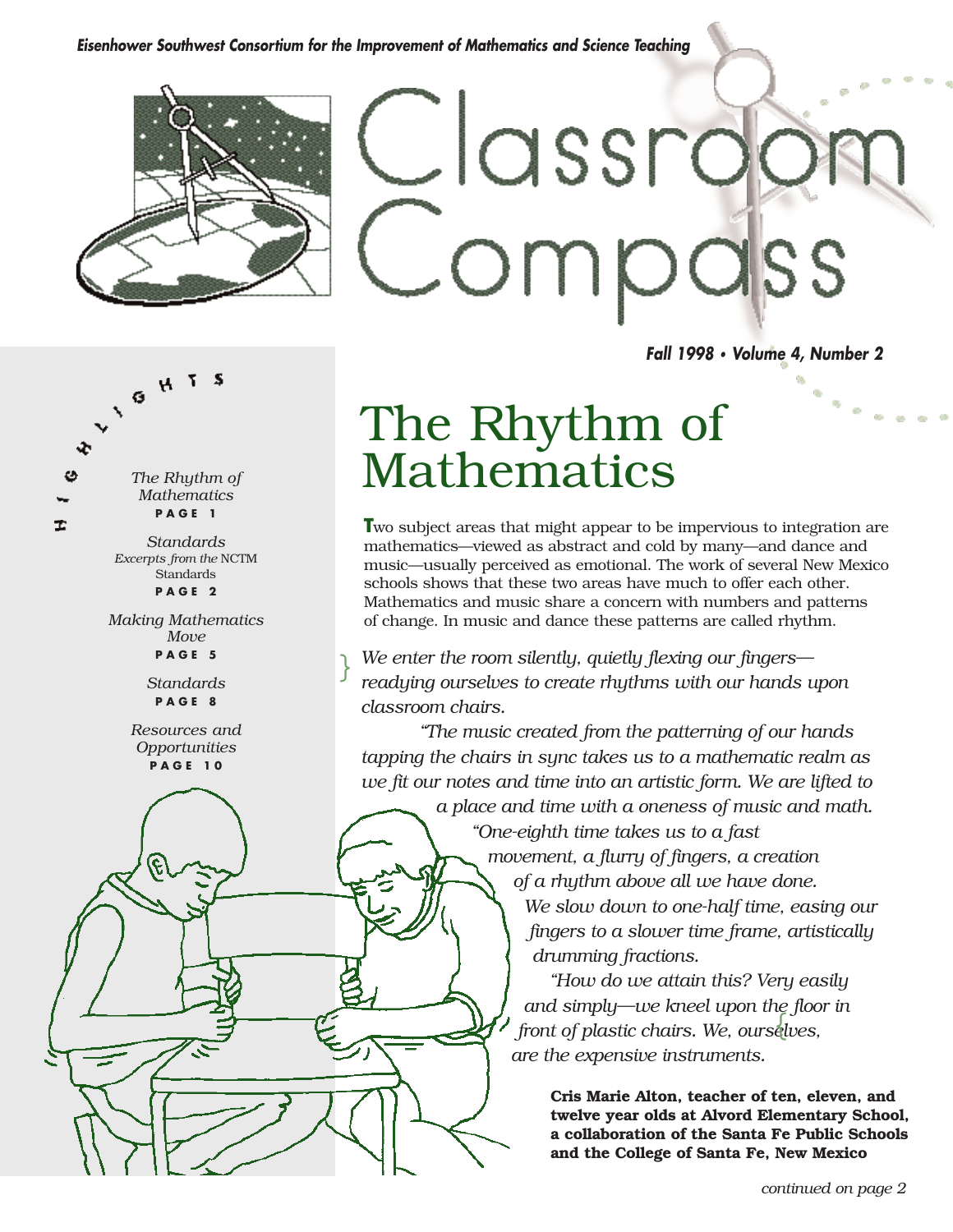### **Standards**

The Standards of the National Council of Teachers of Mathematics emphasizes that patterns are of recurring importance to mathematics. The following is excerpted from the NCTM's *Curriculum and Evaluation Standards for School Mathematics.* Reston, VA: NCTM.

#### **Grades K-4: Standard 13: Patterns and Relations**

**p. 60** Patterns are everywhere. Children who are encouraged to look for patterns and to express them mathematically begin to understand how mathematics applies to the world in which they live. Identifying and working with a wide variety of patterns helps children to develop the ability to classify and organize information. Relating patterns in numbers, geometry, and measurement helps them understand connections among mathematical topics. Such connections foster the kind of mathematical thinking that serves as a foundation for the more abstract ideas studied in later grades.

From the earliest grades, the curriculum should give students opportunities to focus on regularities in events, shapes, designs, and sets of numbers. Children should begin to see that regularity is the essence of mathematics. The idea of a functional relationship can be intuitively developed through observations of regularity and work with generalizable patterns.

Physical materials and pictorial displays should be used to help children recognize and create patterns and relationships. Observing varied representations of the same pattern helps children identify its properties. The use of letters and other symbols in generalizing descriptions of these properties prepares children to use variables in the future. This experience builds readiness for a generalized view of mathematics and a later study of algebra....

#### **The Rhythm of Mathematics**, *continued from page 1*

**E**ach year the students at the Alvord Elementary School repeat this scene. Before their families and friends they drum and leap and twirl. The hall is packed since from year to year community members look forward to receiving their invitations to the Alvord performance. The students have also been looking forward to this day with the combination of excitement and fear that all performers feel. They know that, however they do, their efforts will be acknowledged, rewarded, and remembered by the community in which they live.

#### **The Performance**

The performance begins with two drum captains beating their hands on chairs. The simple rhythm they produce guides the performers into the room. Each child, dressed like his neighbors, takes his place behind a chair. Soon all of the children have joined in the rhythm set by the captains as they methodically strike the chairs in front of them. This sound does not last long; soon it moves to ever more complex rhythms. By the end of the hour, the intricate beating has brought the audience to its feet as the whole room joins in stomping and clapping to the performers' sounds.

All semester the students have worked toward this night. Finally, they have put themselves and their abilities on public display and their peers and parents have shown them that their performance and

ΉA **2** understanding is valued. After the drumming, performers and parents gather to talk over the stimulating evening. In the excitement, only a few remember how much more the students have learned from their percussive work.

#### **The Results of the Class**

Alvord and several other New Mexican schools introduce rhythmic, athletic, and high energy movement and music to 8 to 12 year olds. While the children and their families obviously enjoy both the performance and the work that goes into it, the program has even deeper intentions. The teachers know that few if any of their students will become professional musicians or dancers. They do hope that all of them will become life-long learners who search for excellence in all their activities. The drumming program nourishes thoughtful habits of mind and helps the children build contacts between the rhythms they produce and basic knowledge and understanding they need in everyday life.

Through the drumming program, the students realize that performance is a way to share learning. They learn to define and work toward goals consistent with their individual abilities and to cooperate with others in reaching shared goals. As a result of such shared work, they come to see how the work of each person depends on the work of others.

Students who have been through the drumming experience have also learned to link movement, music, and rhythm to basic mathematical concepts. As part of the drumming program, Valdez Abeyta y Valdez, a music teacher at several New Mexico schools, and faculty from Alvord work together to help all children

> comprehend the mathematics that under-

lies the world we experience every day. In this

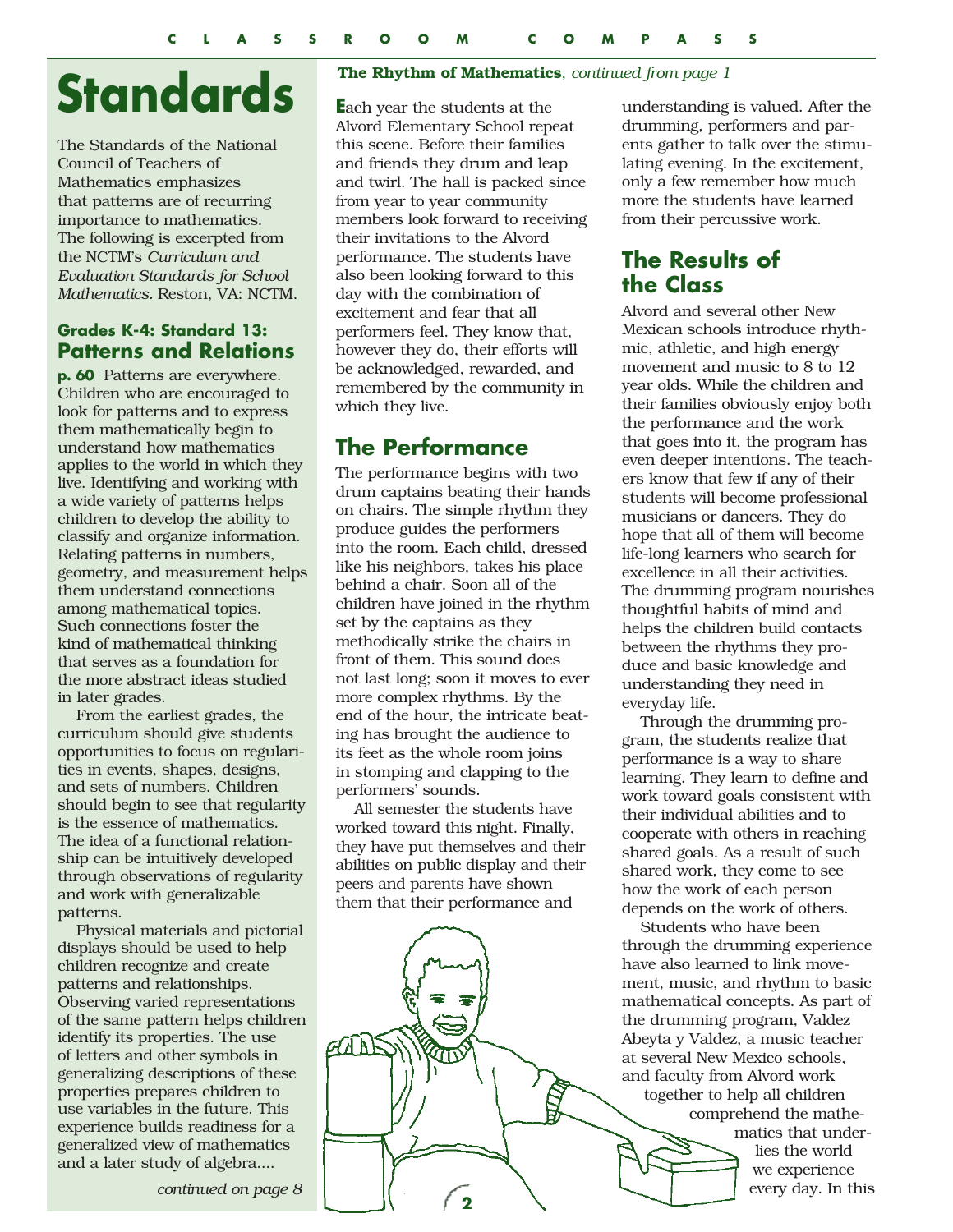program teachers are often as much learners as students. Even those teachers who have been through a drumming exercise many times learn new things each year.

While dance and music motivate most students through exciting action, the excitement these disciplines generate can also help them understand more abstract concepts. They learn to work out mathematical meaning in new and concrete ways. From a natural and intuitive understanding of how his or her own body works, a student can develop an awareness of the working of mathematics in the physical world. (See art standard on page 8.)

For example, clapping two half beats in the place of one whole beat can help children begin to understand the meaning of fractions. Learning to beat half time, quarter time, and eighth time, children can feel fractions in their own bones as they also begin to work with the larger mathematical theme of patterns and their changes. (See standards beginning on page 2.)

The idea of patterns will surface again as the students put together steps, sounds, and movements to create their performance. This early attempt at choreography can also move them into more mathematics, since an interested teacher can help students compare the shapes they make with their bodies and space during dance to similar geometric shapes.

In using rhythm to teach mathematics Alvord is part of a long tradition. Western culture has recognized the connection between music and mathematics since the time of the ancient Greeks. The Pythagoreans (of the famous theorem regarding the square of the hypotenuse of a right triangle) used harmony and rhythm as a basis for their mathematical ideas. Music teachers have long expressed the notion that learning music improves mathematical abilities and scientists recently established experimentally that the link exists.

#### **The Mozart Effect**

During the 1990s researchers at University of California at Irvine led by Gordon Shaw, a physicist, and Frances Rauscher, a cellist and a psychologist, studied the relation between music and intelligence. In one study they divided three and four year olds into three groups. One group received piano lessons, another private computer lessons, and a third either studied singing or had no special lessons at all. After six months, the group studying piano was the only one to show a significant increase in spatial-temporal reasoning; in fact, these children scored 34 percent higher than did the next group. (Spatial-temporal reasoning is required for certain higher brain functions and is employed in chess, mathematics, engineering, and composing music. It enables the thinker to put mental images into many different forms without having to use a concrete model of any of the forms.) This increase in spatial-temporal reasoning has been dubbed the "Mozart Effect."

Musical intelligence follows the same sequences as spatialtemporal reasoning, so learning music is like a warm-up exercise for these other reasoning abilities. Researchers believe that music calls on abilities that increase student capacity to learn in other areas. Musical learning, for example, helps students develop such mental skills as concentration, symbol recognition, and memory. Some researchers go so far as to say that musical activity repatterns neurons to improve cortical functioning. Staging an actual performance also teaches students the value of cooperation and collaboration.

Musical training appears to function on several levels. First, musical activities call on the entire body: the muscles of the arms and hands, those that control breathing and the voice, the coordination of movements. At the same time, music can lead students through

a series of victories that give them a sense of the necessary sequences of learning and pacing. They find out how it feels to accomplish their own learning goals and develop sought-after self-esteem through actually learning difficult material. Their pictures of themselves as learners become more realistic and each student develops a better idea of how she or he learns.

#### **Multiple Intelligences**

The work of Howard Gardner, of Project Zero at Harvard University, has shown that each of us has a mixture of different ways of learning. In his first book, *Frames of Mind* (1985), Gardner identified seven "intelligences"; recently, he has added an eighth intelligence. These intelligences include the musical and the bodily-kinesthetic, as well as the logical-mathematical. Gardner points out that people are born with all intelligences but usually only one or two are fully developed in any individual.

While he has identified individual "intelligences," Gardner emphasizes that actual intelligence is inseparable since each intelligence involves the others. Once a learner has identified the way she learns best, it is important that she not try to learn only in that one way. If a teacher helps a student identify her most natural way to learn and, as a result, that student begins to say, for example, "I am a visual learner and that is the only

way I learn, " the student and the teacher will have missed

١ζ

*continued on page 4*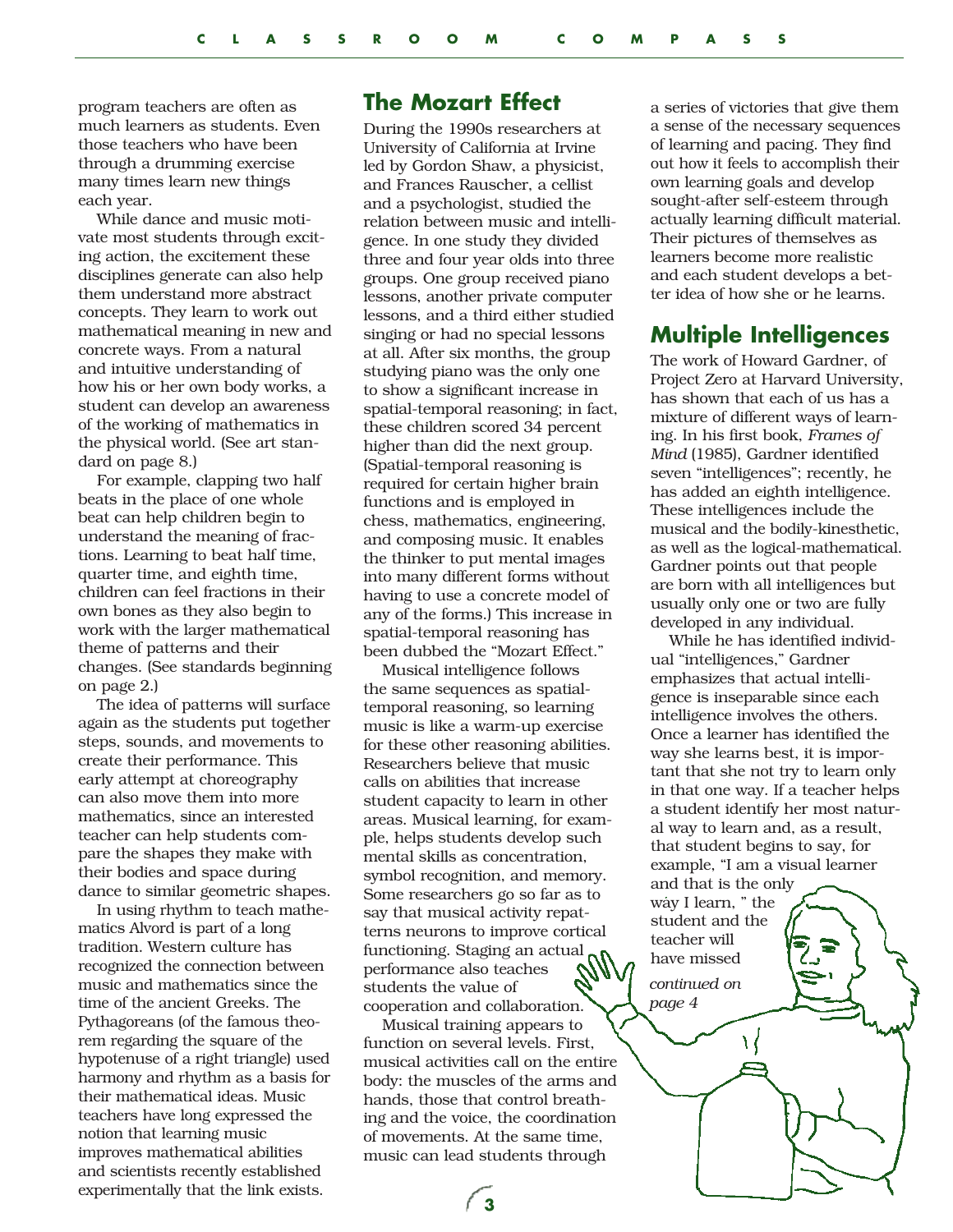| C L A S S R O O M C O M P A S S |
|---------------------------------|
|---------------------------------|

#### **The Rhythm of Mathematics**, *continued from page 3*

one of the important meanings of Gardner's work: Each of us needs to work on learning in ways that are not our most immediate and natural way in order to become more complete human beings. The visual or the logical learner cannot rely on her most comfortable intelligence. If she is to become a strong learner, she must turn to other ways of learning. The ideal school gives all students experiences of learning in many different intelligences.

In the Alvord music classroom two intelligences—musical and bodily-kinesthetic—are used to open understanding of other domains. Students who are more comfortable in these two worlds can use their natural understandings and abilities to access other areas of knowledge. In addition, students whose strengths are in other intelligences can learn more about the physical and rhythmic aspects of their own lives.

Bodily-kinesthetic intelligence is awakened by movement. (See dance standards on page 8.) Those with well-developed kinesthetic intelligences typically can control their body motions skillfully to reach certain goals and can do both fine and gross motor work with finesse. Dancers and athletes have developed this intelligence, and so have artisans, surgeons, mechanics, and instrumentalists. Many musicians and others have long noted the close relation between movement and music. Young people, especially, frequently find it impossible to listen to music without moving. These two intelligences seem made to go together in education.

#### **Cultural Attitudes toward Musical and Kinesthetic Abilities**

U.S. culture tends to treat musical and kinesthetic abilities as innate, much as we have long assumed that mathematical ability is innate. Working from the assumption that musical ability

cannot be taught, schools often suppose that most students have no musical interests or abilities. In contrast to some other intelligences, such as the linguistic and the logical-mathematical, musical intelligence is not highly valued by our education system. It is usually assumed that only those with special interest or aptitudes in the discipline should study music intensively and for the long term. The bodily-kinesthetic intelligence is also channeled onto the athletic field in the U. S. public school system.

Except for those children with special interests in chorus, band, or the school orchestra, music education essentially ends with the elementary grades in the United States. While being in the band or chorus may be a competitive goal in many schools, its popularity does not translate into broad music training for all students—just as most students do not receive the kinesthetic training that student athletes receive. Since they are assumed to have natural talent, even musically "gifted" students often receive no training in formal processing and understanding of music; instead they only practice and perform. As school budgets shrink, music programs (along with art and other "peripheral" subjects) decrease and what money is available for music will be concentrated on perfecting the performances of the few who are considered expert. Even some elementary schools have cut back so severely on music that young children only have an hour or two a month on the subject, taught by a roving teacher.

Other cultures have different assumptions about musical and kinesthetic abilities and how they should be nurtured. Many cultures see their musical heritage as something each child should understand and be able to perform at some level. Dancing, drumming, and other performances are part of the life of the entire group rather than the domain of a few talented experts. In a few U.S. schools, including Alvord, this approach is also the norm. Alvord faculty also uses music to introduce students to the wide range of cultures in the world and in their own community.

#### **Cultural Knowledge**

Movements and music can be used as ancillaries to words and to help make meaning clearer for those who do not speak or do not understand English. Since music and movement do not have to be presented verbally, students with language differences can participate in class work with fewer frustrations.

In addition, music and dance can be part of a cultural learning experience. Alvord students can express interest in their own culture and in other cultures through the drumming they learn and the performances they present. They can weave together sounds and rhythms from the Middle Eastern, African, Native American, Japanese, Flamenco, and other musical traditions.

The teacher can show students that fundamental concepts of mathematics remain the same no matter how they are expressed. The relations between half notes, quarter notes, and whole notes are the same in different musical traditions, no matter how different the notes may sound from each other. In exploring these similarities and differences, children can become aware of the constants of mathematics the sameness of human cultures and of their differences.

#### **Other Benefits for Students**

Cooperating on expressing the emotions of dance and practicing together to get movement and rhythm correct can teach children to work together just as well as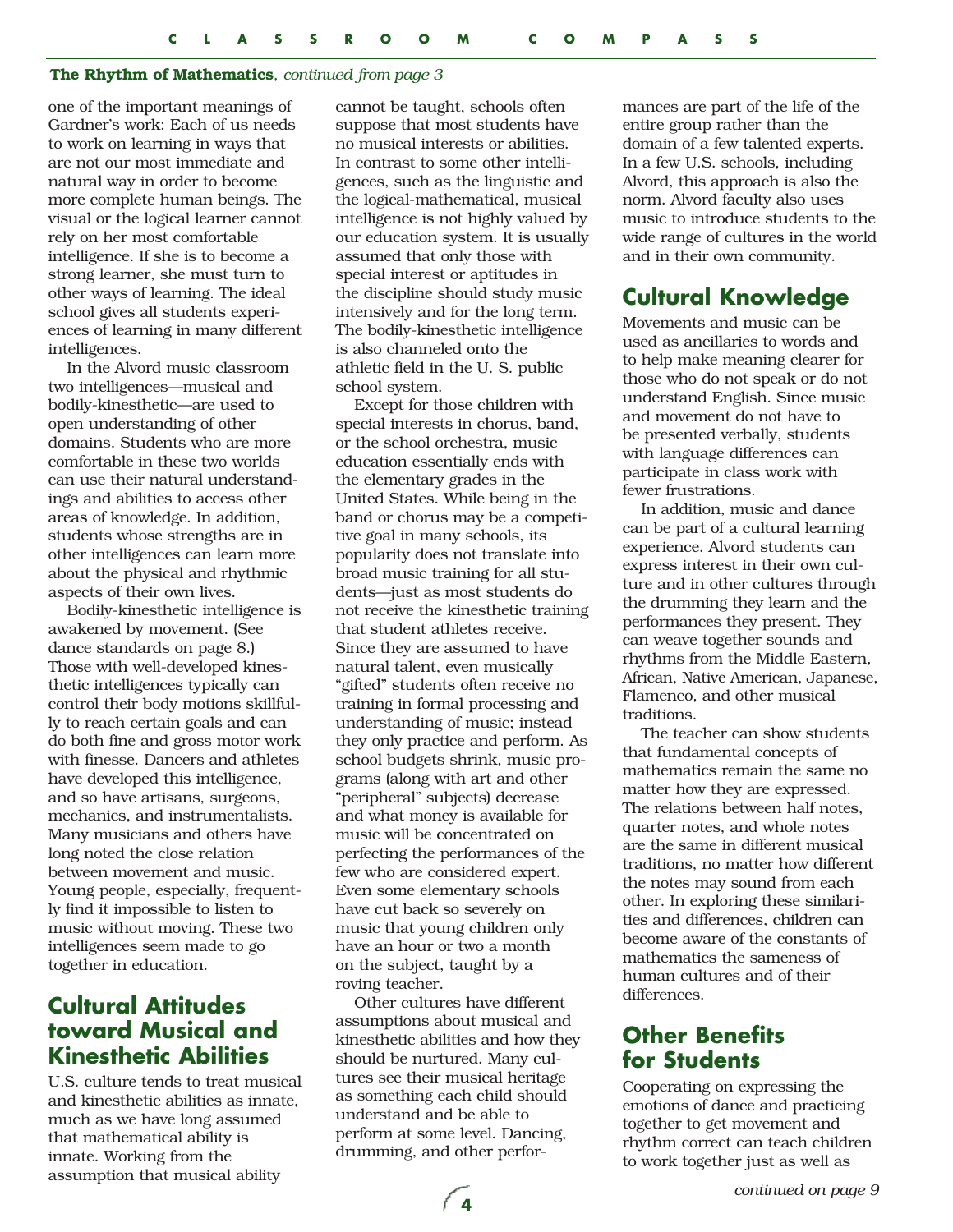## **Making Mathematics Move**

**Fear keeps many teachers from trying to teach mathematics through music or rhythm. Teachers often think they don't know enough about the relationships between these subjects. The relationship is not that mysterious and help does exist (for a start, see the resources section on p. 10). Moreover, showing students how an adult goes about learning a new subject may well be one of the most important lessons a teacher can pass along. Admitting to students that we don't know something can be a daunting task for teachers, but the lessons learned from this experience can stay with students for a lifetime.** 

**People can come up with other objections to tackling a project like this: Supplies are bound to be expensive. The project will take up too much valuable class time. Who can help me with this complicated stuff? None of these problems is insurmountable.**

#### **Overcoming Initial Difficulties**

**Expensive equipment for music** and dance is a luxury not a necessity. Students can explore rhythm and movement with objects lying around the classroom and at home. The class at Alvord uses the seats and backs of the plastic chairs that fill classrooms throughout the United States. Pots, discarded plastic bottles, and odd pieces of metal also make resonating sounds, as do the children's own arms, legs, and chests. Mention the popular dance group Stomp—they use all kinds of found objects in their performances—and the students will probably be able to name and find some of the objects the group uses. If a school feels that it must have percussion instruments, simple and inexpensive hand drums are adequate.

A teacher who feels "rhythmically challenged" might want to invest in one more piece of equipment: a simple metronome or, even, a clock that ticks. A metronome makes any beat steadier as the class grows in its understanding of rhythm.

Time for this project is flexible,

it can take a few days or a semester. If the class is truly interdisciplinary, this investigation can be a wiser use of time than having separate music, mathematics, and science classes. A school could integrate the topic vertically so students increase their learning in each year, rather than having one teacher devote a large block of time to the exploration during one year.

Students may be the greatest resource the teacher has for this project. Many students probably already have some kind of musical training. They can explain concepts to the class or show the others how a rhythm works on the instruments they play.

Other teachers and people from the community can also be helpful in integrating this material into the classroom. The teacher might consider inviting the band instructor, cast from local dance productions, drummers in local bands, choir masters from area churches, and similar experts to help with these classes.

#### **Exploring Rhythm**

Most students have an intuitive understanding of music and

rhythm. The teacher's goal is to help them use that understanding to form a bridge to unfamiliar material in mathematics. Start with something they already understand—clapping their own hands. Young children are used to clapping in the classroom. Often teachers clap for attention; some classes regularly applaud those who have reached some milestone in life or done well on an assignment.

Begin by clapping with and for the children in a very simple pattern like four equal and fast beats. Ask the students if they can repeat this pattern. Then vary the beat (two fast and two normal or an easily recognized rhythmic pattern from popular music). Ask the students to complete the pattern of a rhythm they all know.

The goal at this stage is to enjoy and explore the rhythm for its own sake. Eventually, the students will need to consider certain basic questions, even though they may not know the answer when the questions are first posed:

- What is the difference between clapping like this (fast beats the equivalent of half notes) and clapping like this (steady beats the equivalent of whole notes)?
- Can you see the relationship of the fast beats to the slower beats?

The students will see that a whole note includes two half notes or four quarter notes, but understanding of that concept should not be rushed. At this stage the ideas of patterns, change, and repetition are the important concepts to consider.

*continued on page 6*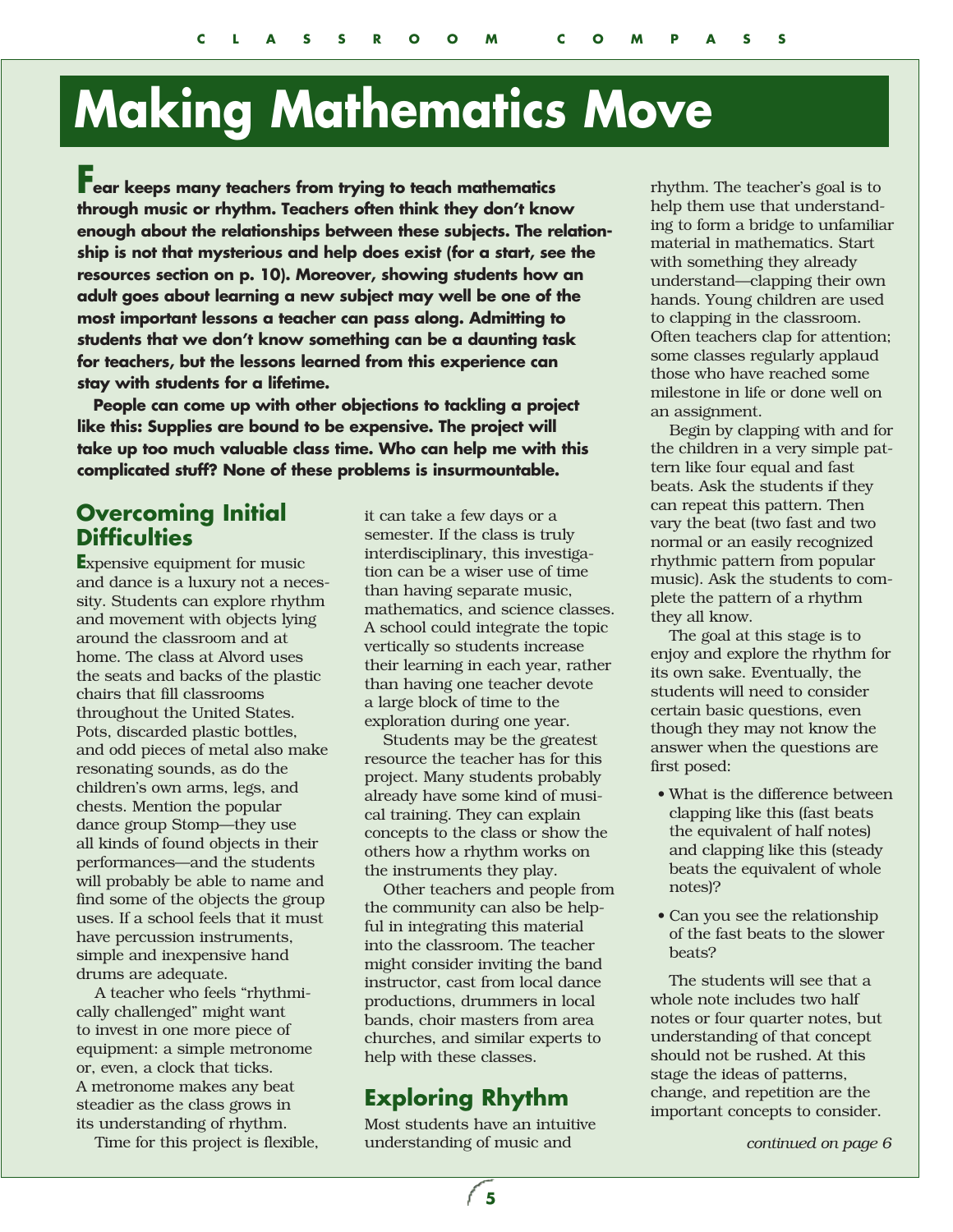#### **Building Patterns**

Now the students can begin writing their own version of musical notation. Like any system of notation, this version helps make music concrete and preserves it for future use. The students will use this notation system to present their own rhythmic ideas to each other and to people from outside their classroom.

As an introduction, use objects to stand in for specific beats. Something the students are already familiar with is best, for example, Cuisenaire rods. Colored strips of paper, beans of different colors and shapes, or buttons are other possibilities. (For simplicity's sake the rest of this activity will be written as if Cuisenaire rods are being used.)

Assign values to the colors. (For example, red Cuisenaire rods could be designated as quarter notes, white rods as eighth notes, purples as half notes, and browns as whole notes; these values will be followed in the rest of this activity.) Since the rods of one color indicate a specific beat length, the color helps the students control the frequency and speed of beats.

The students lay out the rods on a piece of chart paper or on a large sheet of butcher paper with grids marked on it. The rods are arranged to make a pattern—say, two reds, one purple and a brown—and this pattern is repeated several times. The children then "read" the patterns by clapping or beating their instruments—in the above example, two



quarter beats, followed by a half beat and a whole.

It helps to keep the rhythm steady if the students say the color word as they clap or beat. When tapping out quarter notes, for example, they say "red" with each beat. Point out that using this system will make it possible to write out any rhythm the students can think of.

On their own some students will notice that clapping two reds (quarter notes) equals the time for clapping one purple (half note). See if these students can discuss their observations with the class. Help all the students realize that the reds must be clapped twice as fast as the purple. Show the students that two purple rods make one brown rod. Clap the beat for them. Have them clap the beats with partners and talk about how many of any one beat it takes to make a whole beat. Have confident students demonstrate to the rest of the class that four beats of the red rods equal one beat of the brown and that changes can be made in the patterns. (See mathematics standards on page 8.)

#### **Testing Patterns**

Now the students develop their own rhythms, write them in the new notation system, and test to see if they can move rhythms out of their own minds to the understanding of others. Give them an assignment: For example, each small group or pair of students is



to develop a rhythm using four red rods and four whites (whites should be used in pairs at this stage). The working groups draw their rhythmic pattern on graph paper and then clap it for themselves.

When the members of the small groups have agreed that they understand their own pattern, they ask others in the class to clap it also. In this way, each group tests to see if the notation they have used is understandable to others. (They can tape their clapping to see if the other students match it when they reproduce the pattern.)

Now the students rearrange their rhythms—without increasing or decreasing the numbers of counters. After they have rearranged their patterns they clap the new rhythm. How many ways can the eight rods be rearranged? Can they clap out each rearrangement? Can they write it out so others can clap it?

The teacher can begin to compare the relationship between whole, eighth, and quarter notes and fractions. Help them to see how quarter notes and half notes, for example, make up whole notes. How many changes can you make to get a whole note? What would happen if you had an extra half note?

The class and the teacher need to work at a pace that is comfortable to them. If the teacher thinks it is possible, the class might work on this project over an entire

| Red Cuisenaire rods are quarter notes.                                                                                                    |
|-------------------------------------------------------------------------------------------------------------------------------------------|
| Sidecars are rests (unsounds). The students<br>prefer a throw away sound, such as phtt.                                                   |
| White rods are eighth notes and are<br>clapped twice in the same frame as one<br>red quarter note.                                        |
| Purple rods are half notes. The students<br>clap once and say pur-ple (2 syllables)<br>to indicate the length the note is held.           |
| Brown rods are whole notes. The students<br>clap once and say brown-n-n-n (as 4<br>syllables) to indicate the length the note<br>is held. |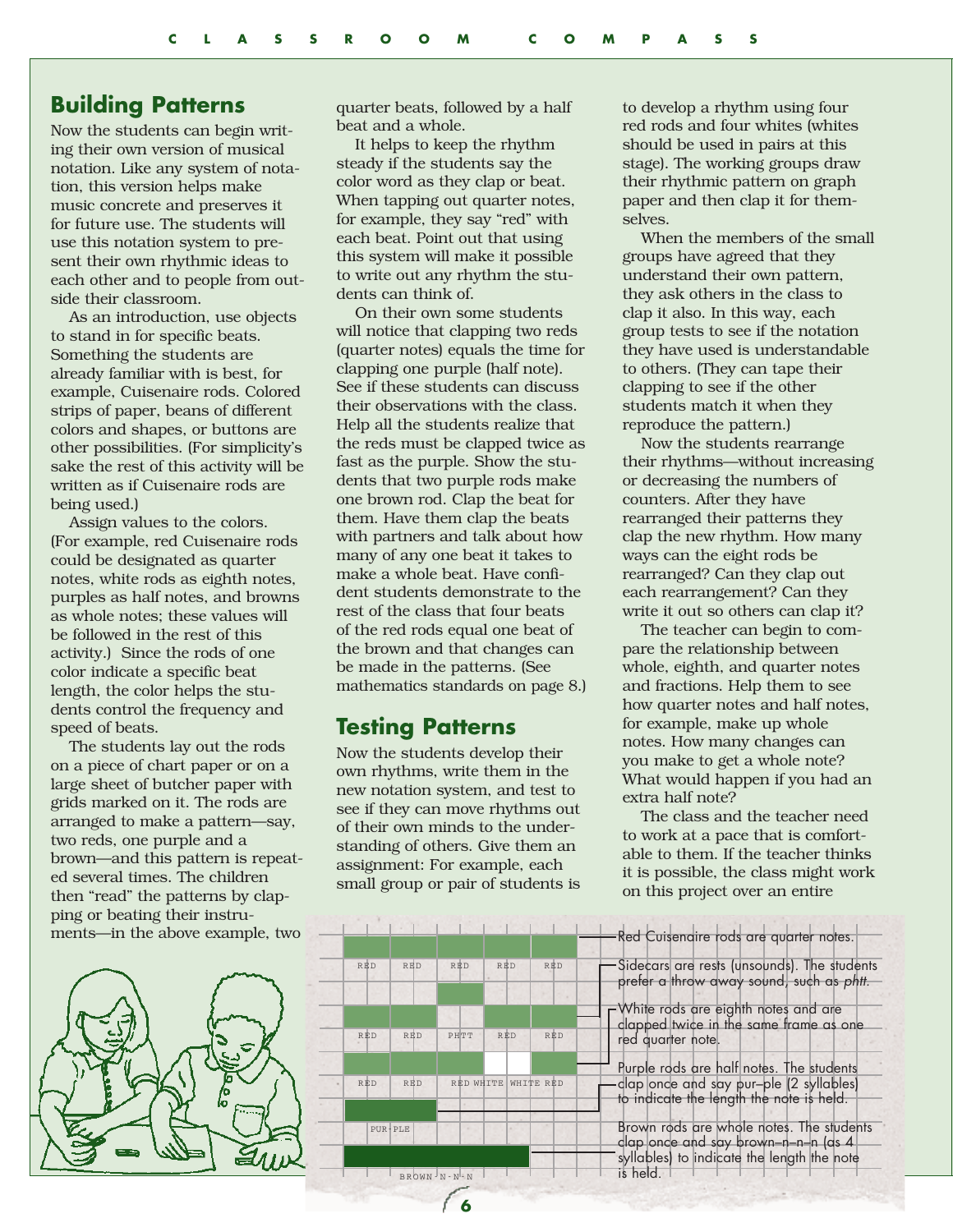semester. Eventually, the students will work out their understandings of the relations among the notes, of how to indicate these relations on paper, and of transferring the notations from paper to practice.

Eventually, the teacher will have to introduce the concept of rests: Explain that sometimes in a piece of music no noise or sound is needed but the beat has to go on. This place in the music where there is no sound is called a rest. Rests are useful for varying the beat. (This concept may be conveyed best by playing a few selections and asking the students to indicate where the rests are.) As a group the class needs to work out a way to indicate rests. For example, they may want to use a nonsense sound to indicate a rest and to put it above the line rather than on the line with the other rods. (At Alvord they use "phtt" as their sound indicator and put the appropriate rods above the line.) To understand each other's notations, the whole class will have to agree on the same system.

#### **Preparing for Performance**

The students are now ready to put their learning into practice by preparing for a public performance. Performance will be both a celebration and an assessment of their learning. They will need to continue their rod exercises as warmup exercises for their performance and as a method for

explaining the rhythms they have imagined to each other. They will also begin experimenting with different materials and rhythms from many sources. What kinds of sounds can they make from abandoned tires or blocks of wood? How can these differences be incorporated into their performance? What effect would they have on the finished product?

The teacher could introduce the students to rhythms from other sources. Other cultures emphasize different rhythmical structures and patterns. Do the students find these more difficult to beat out than those they have written on their own? Students can discuss folk dances with their parents and others in the community, and guests might visit the class to discuss their musical traditions. Recorded music and videos might also be useful in bringing rhythms of other cultures to the attention of the students. The teacher can use these discussions to show that the mathematics behind the music remains the same across cultures.

**7**

The teacher can also present rhythms that occur in nature: crickets' chirps, frog calls, raindrops. How will the children interpret these sounds with their instruments? Can they see any relations between these sounds and the rhythms that form human music? Is the mathematical structure behind these rhythms the same as the structure in others they have studied?

The students now narrow their search to a rhythm or series of rhythms they feel comfortable with and begin describing it in their notation system and beating it out in the classroom. Soon they add movements to the sounds and put them together into a beginning choreography.

In private conferences with students and work groups the teacher can ensure that the mathematical concepts are clear in their minds. Ask them to explain the patterns they see in their rhythms. Probing the use of terms like "whole note" and "quarter beat" will show the level of mathematical understanding each child has reached. These individual assessments can then feed into polishing the public assessment, the final performance. The performance can be a power-

> ful assessment piece. The teacher is not alone in telling children "how you did." Even the reactions of audience members will not be the ultimate assessment. The performers can judge their own work as they present it. If the relations between rhythm and mathematics have been made clear to the students, the performance itself will further embed their memories with knowledge of mathematics as well as the joy of performance.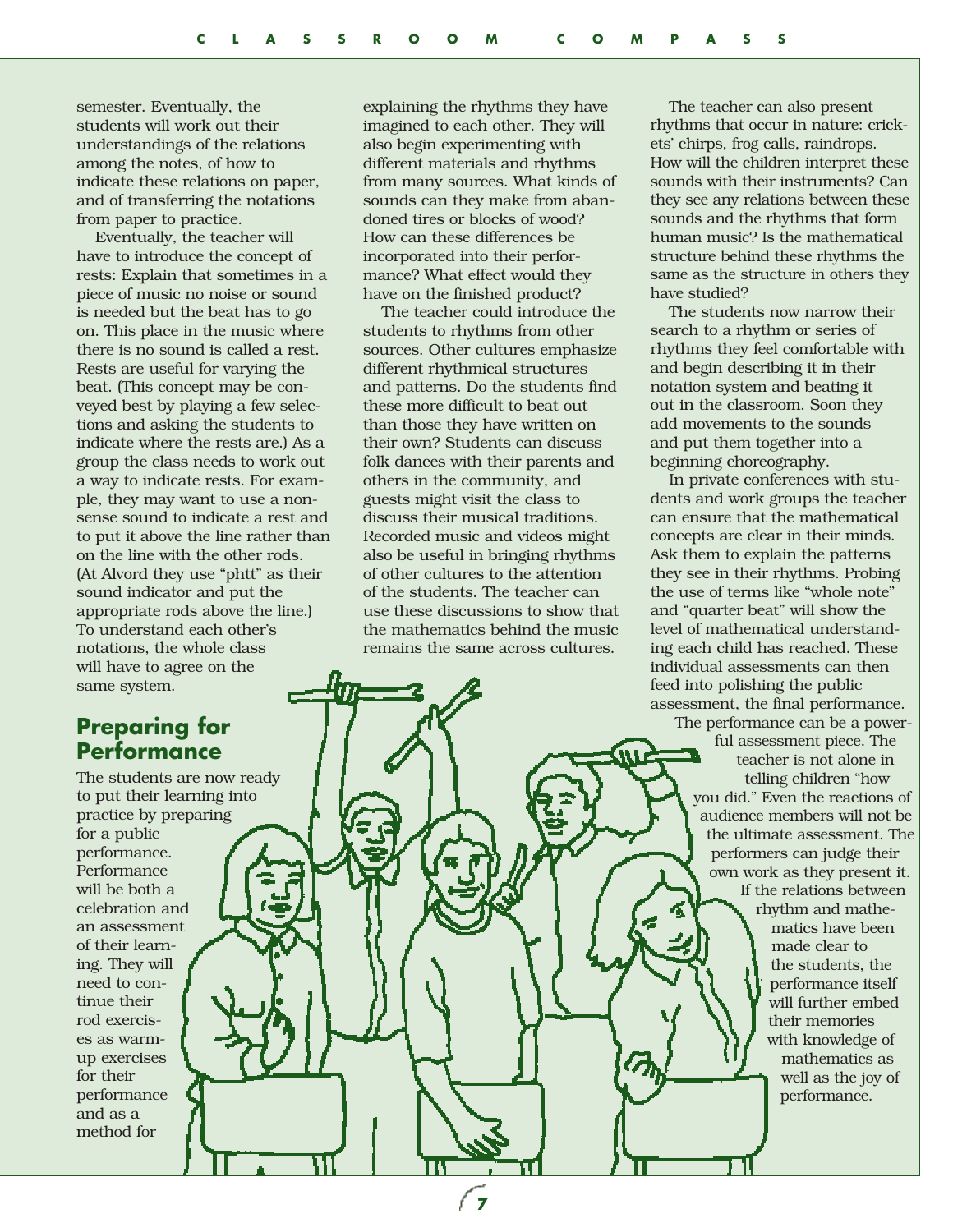#### **Standards,** *continued from page 2*

**p. 61** Pattern recognition involves many concepts, such as color and shape identification, direction, orientation, size, and number relationships. Children should use all these properties in identifying, extending, and creating patterns. Identifying the "cores" of patterns helps children become aware of the structures. For example, in some patterns the core repeats, whereas in others, the core grows.

#### **Grades 5-8: Standard B: Patterns and Functions**

**p. 98** One of the central themes of mathematics is the study of patterns and functions. This study requires students to recognize, describe, and generalize patterns and build mathematical models to predict the behavior of real-world phenomena that exhibit the observed pattern....Exploring patterns helps students develop mathematical power and instills in them an appreciation for the beauty of mathematics.

The study of patterns in grades 5-8 builds on students' experiences in K-4 but shifts emphasis to an exploration of functions. However, work with patterns continues to be informal and relatively unburdened by symbolism. Students have opportunities to generalize and describe patterns and functions in many ways and to explore the relationships among them....

During the middle years, the study of patterns and functions should focus on the analysis, representation, and generalization of functional relationships. These topics should first be explored as informal investigations.

Students should be encouraged to observe and describe all sorts of patterns in the world around them: plowed fields, haystacks, architecture, paintings, leaves on trees, spirals on pineapples, and so on....

**p. 99** Looking for patterns in simple situations can lead to a method of counting generalizable in other situations....

#### **Arts**

Consortium of National Arts Education Associations (1994). *National Standards for Arts Education: What Every Young American Should Know and Be Able to Do in the Arts.* Reston, VA: Music Educators National Conference.

#### **General Statements**

**p. 98 The Benefits of Arts Education.** Arts education benefits the *student* because it cultivates the whole child, gradually building many kinds of literacy while developing intuition, reasoning, imagination, and dexterity into unique forms of expression and communication. This process requires not merely an active mind but a trained one. An education in the arts benefits *society* because students of the arts gain powerful tools for understanding human experiences both past and present. They learn to respect the often very different ways others have of thinking, working, and expressing themselves. They learn to make decisions in situations where there are no standard answers. By studying the arts, students stimulate their natural creativity and learn to develop it to meet the needs of a complex and competitive society. And, as study and competence in the arts reinforce one [another], the joy of learning becomes real, tangible, and powerful.

**The Arts and Other Core Subjects.** The Standards address competence in the arts disciplines first of all. But that competence provides a firm foundation for connecting arts-related concepts and facts across the art forms and from them to the sciences and humanities. For example, the intellectual methods of the arts are precisely those used to transform scientific disciplines and discoveries into everyday technology.

#### **Dance**

**p. 98** Children in grades K-4 love to move and learn through engagement of the whole self. They need to become literate in the language of dance in order to use this natural facility as a means of communication and selfexpression, and as a way of responding to the expression of others....Students learn basic movement and choreographic skills in musical/rhythmic contexts.... The skills and knowledge acquired allow them to begin working independently and with a partner in creating and performing dances.

Experiences in perceiving and responding to dance expand students' vocabularies, enhance their listening and viewing skills, and enable them to think critically.... They investigate questions such as "What is it? How does it work? Why is it important?" ....Students learn to compare works in terms of the elements of space, time, and force/ energy and to experience the similarities and differences between dance and other disciplines.

Through dance education, students can also come to an understanding of their own culture and to begin to respect dance as part of the heritage of many cultures....

**p. 39** Students in grades 5-8 develop a sense of themselves in relation to others and in relation to the world. As a result, they are ready to respond more thoughtfully to dance, to perceive details of style and choreographic structure, and to reflect upon what is communicated.

**p. 55** High school students need to continue to dance and create dances in order to develop more highly their ability to communicate in a way that is different from the written or spoken word, or even from other visual or auditory symbol systems. They also need to respect their bodies and to understand that dance is the product of intentional and intelligent physical

**8**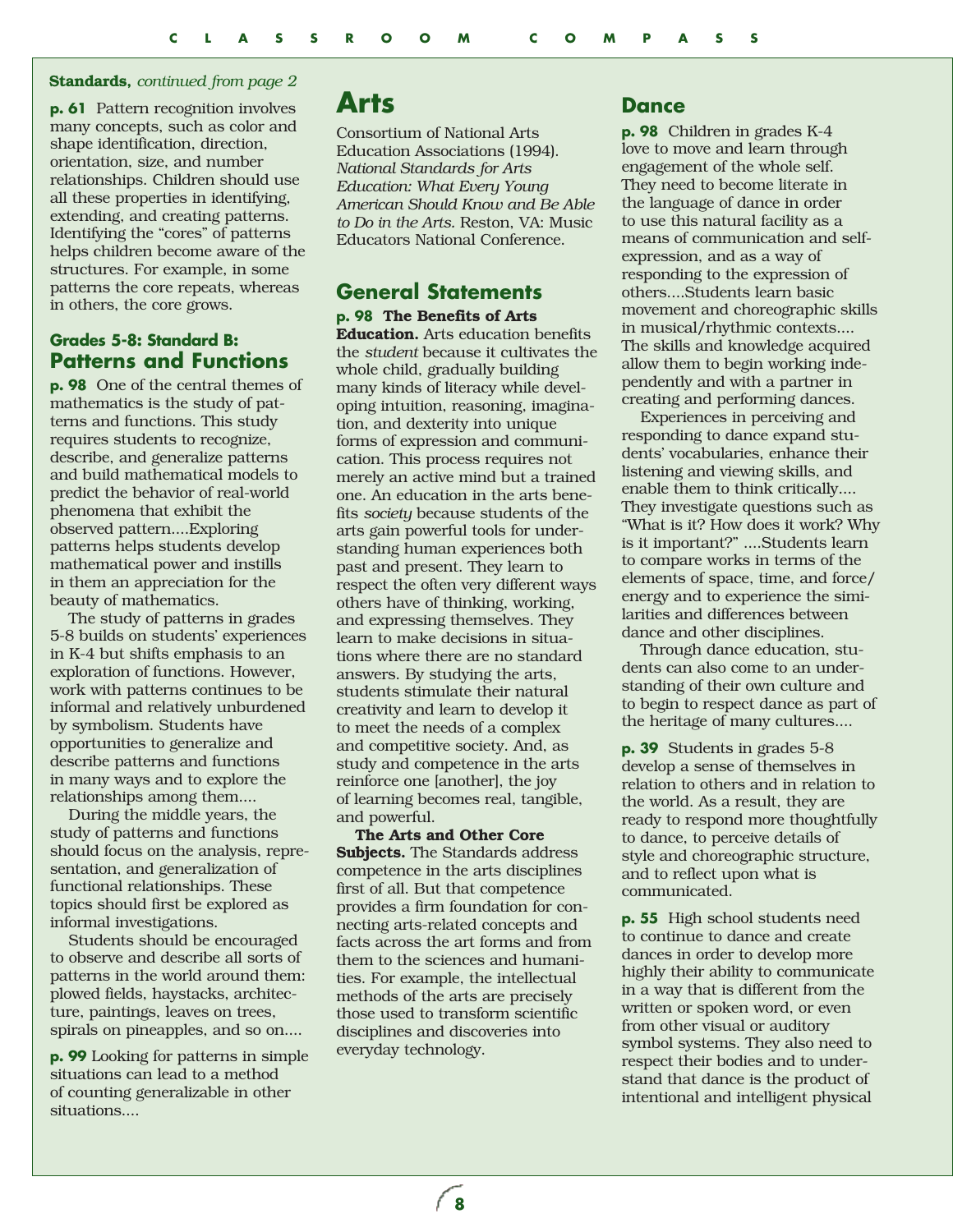actions....Because dance involves abstract images, students can develop higher order thinking skills through perceiving, analyzing, and making discriminating judgments about dance.

#### **Music**

**p. 42** The period represented by grades 5-8 is especially critical in students' musical development.... Composing and improvising provide students with unique insight into the form and structure of music and at the same time help them to develop their creativity. Broad experience with a variety of music is necessary if students are to make informed musical judgments. Similarly, this breadth of background enables them to begin to understand the connections and relationships between music and other disciplines.

#### **p. 59**

Through singing, playing instruments, and composing, students can express themselves creatively, while a knowledge of notation and performance traditions enables them to learn new music independently throughout their lives. Skills in analysis, evaluation, and synthesis are important because they enable students to recognize and pursue excellence in their musical experiences and to understand and enrich their environment.

**Eisenhower Southwest Consortium for the Improvement** of **Mathematics** and Science **Teaching** 

Eisenhower SCIMAST supports mathematics and science education in Arkansas, Louisiana, New Mexico, Oklahoma, and Texas with a combination of training, technical assistance, networking, and information resources. The project is funded by the U.S. Department of Education's National Eisenhower Program and works in partnership with the Eisenhower National Clearinghouse (ENC), a national resource center for increasing the availability and quality of information about instructional resources for science and mathematics educators. In cooperation with SCIMAST, the Louisiana Environmental Educational Information Center (LEERIC) is a state access center for ENC.

The SCIMAST resource center, located in Austin, is open to visitors Monday through Friday, 8:00 A.M. to 5:00 P.M. The center houses a multimedia collection of science and mathematics instructional materials for grades K–12. It is located at the Southwest Educational Development Laboratory, on the fourth floor of 211 East Seventh Street, Austin, Texas 78701. A toll-free number, 1-800-201-7435, provides callers with information and assistance concerning instructional materials for mathematics and science classrooms.

#### **Eisenhower SCIMAST Staff:**

**S C I M A S T**

Stephen Marble, *director* Dawn McArdle, *administrative secretary* Veronica Mendoza, *administrative secretary*

Concepcion Molina, *program specialist* Mary Jo Powell, *program associate* Barbara Salyer, *program associate* Lori Snider, *administrative assistant* Maria Torres, *program associate*

*Classroom Compass* is a publication of the Eisenhower Southwest Consortium for the Improvement of Mathematics and Science Teaching (SCIMAST) project, sponsored by the U.S. Department of Education under grant number R168R50027. The content herein does not necessarily reflect the views of the department or any other agency of the U.S. government. *Classroom Compass* is distributed free to public and private schools in Arkansas, Louisiana, New Mexico, Oklahoma, and Texas to support improved teaching of mathematics and science. The Eisenhower SCIMAST project is located in the Southwest Educational Development Laboratory (SEDL) at 211 East Seventh Street, Austin, Texas 78701; (512) 476-6861 or (800) 201-7435. SEDL is an Equal Employment Opportunity/Affirmative Action Employer and is committed to affording equal employment opportunities to all individuals in all employment matters.

Associate editor: Mary Jo Powell Design: Jane Thurmond, Austin, TX

**The SCIMAST staff thanks Dr. Manon Charbonneau and Cris Marie Alton for sharing their experiences with music and mathematics a the Alvord Elementary School.**

#### **The Rhythm of Mathematics**, *continued from page 4*

working in cooperative learning groups can. Intrapersonal and interpersonal skills can both be improved in a performance. Many dance and music teachers emphasize team building as one of the major benefits of studying their disciplines and one that is as realizable as the team spirit of a school team.

Tying music and dance to another, more traditional, subject helps

students see that their abilities have relevance to academic subjects. Children who are unmotivated in other classes can often blossom into hard workers once they have found their niches in music.

Since all students, including special education and gifted and talented students, are in the program, Alvord has offered the students an experience that knits the school together. The sense of unity fostered by the drumming is not artificial or fleeting. It comes out of real learning in an authentic setting. The unity extends throughout the community and between different generations since drumming experiences live on in the students' future learnings and in the memories of their parents and other community members.